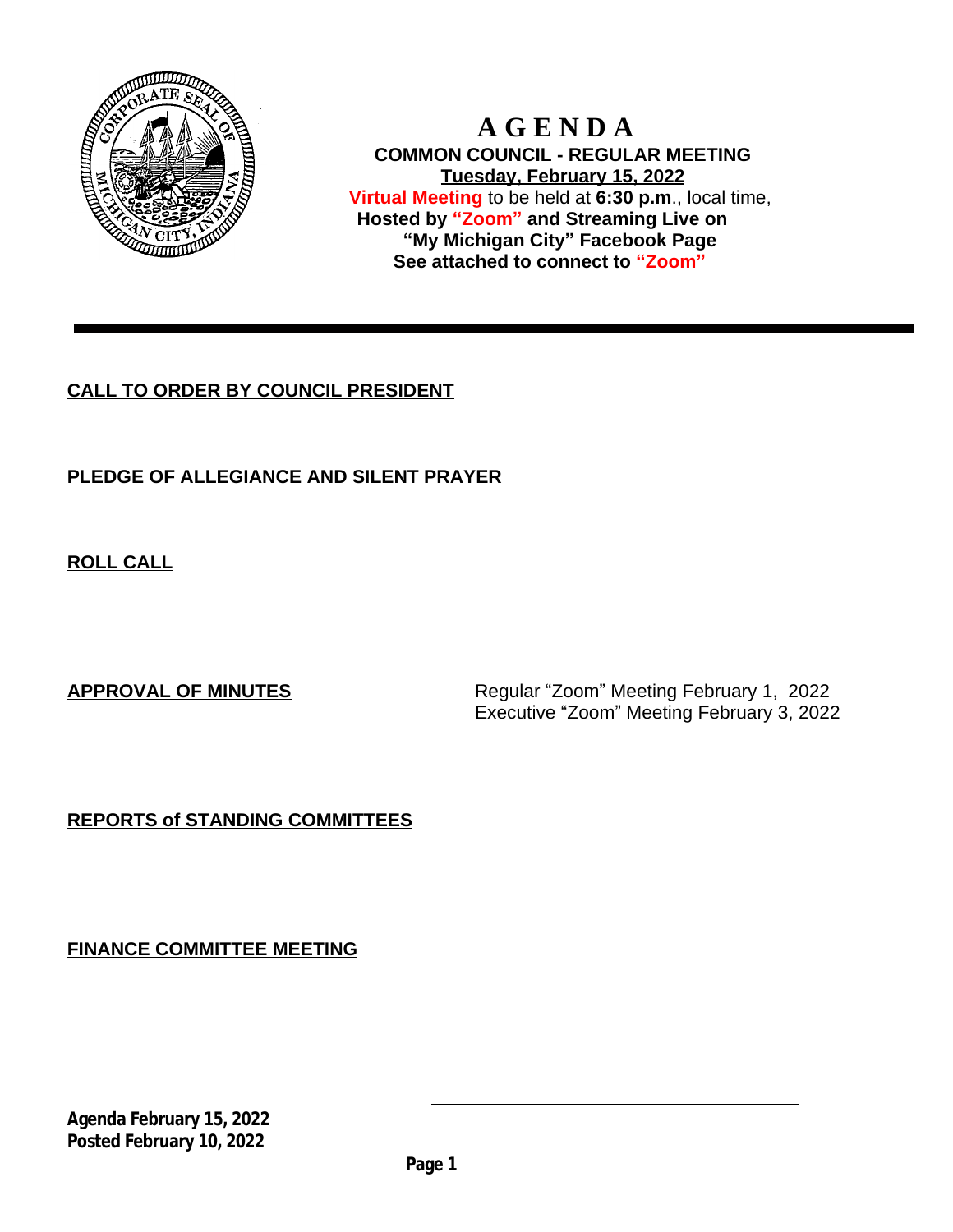**CLAIMS DOCKET February 15, 2022** 

| Fund #2042 – Riverboat – Claims - $$$ | 10,395.00 |
|---------------------------------------|-----------|
| EFT                                   | 0.00      |
| Fund $\#2031$ – Boyd Development - \$ | 0.00      |
| FFT                                   |           |
|                                       |           |

**TOTAL CLAIMS \$ 10,395.00**

# **REPORTS OF SPECIAL or SELECT COMMITTEES**

## **REPORTS of OTHER CITY OFFICERS AND DEPARTMENTS**

Dion Campbell, MCPD Chief – 2021 Crime Statistics Report

## **PETITIONS**

## **COMMUNICATIONS**

Correspondence was received in the Clerk's Office on January 28, 2022 from Mr. Rodney McCormick stating concerns he has regarding the health and safety of the Housing Authority tenants.

Correspondence was received in the Clerk's Office on February 4, 2022 from Controller Hoffmaster with the report of an accident that happened on 01/22/2022 in a MCPD vehicle.

Correspondence was received in the Clerks Office on February 8, 2022 from Kei J. Constantinov, Vice President of the Elston Grove Neighborhood Association advising the Common Council of their re-appointment of Ms. Laura Henderson to the Michigan City Tree Board.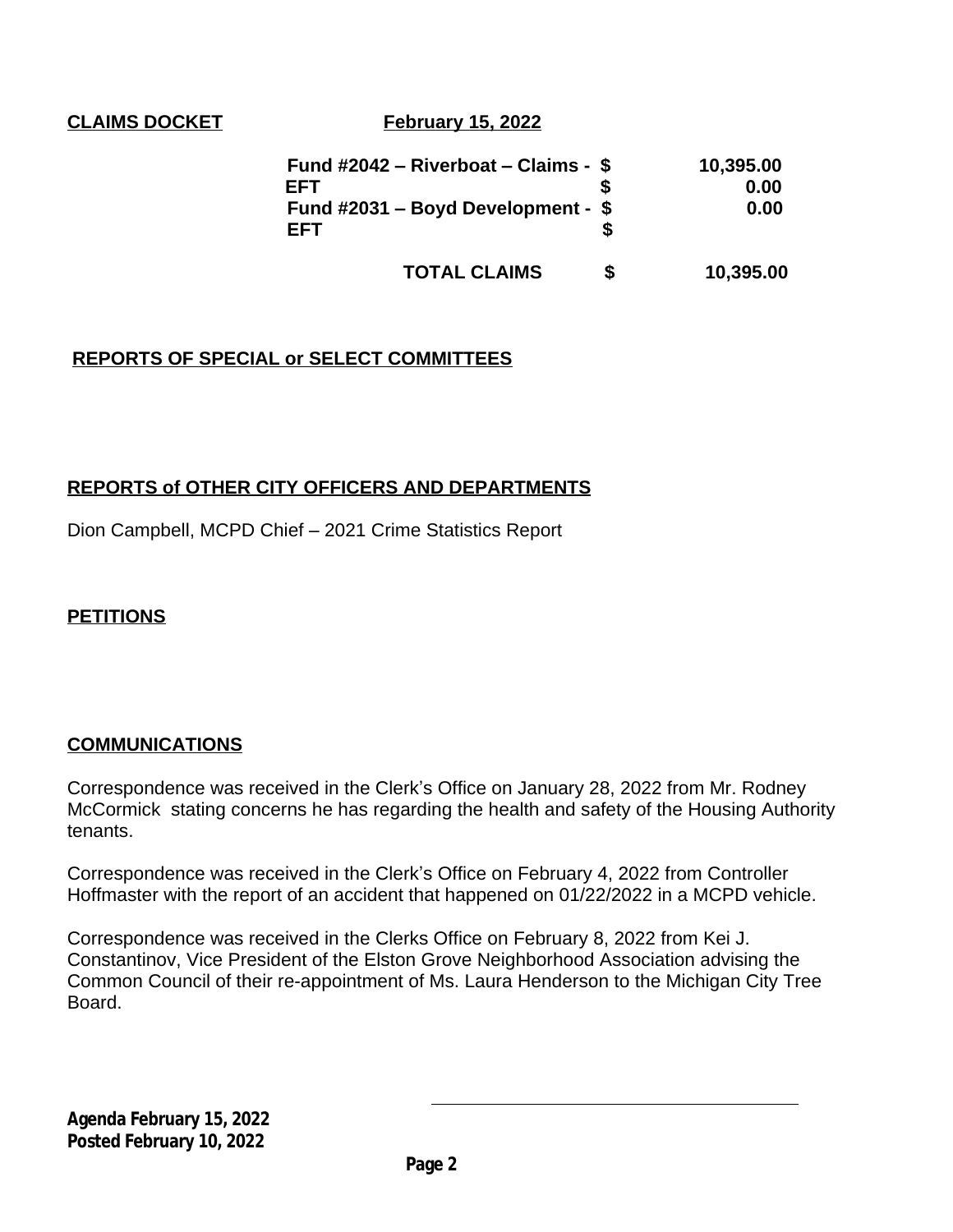## **RESOLUTIONS APPROVING THE PROPOSED CONTRACT FOR LEGAL SERVICES FROM HARRIS LAW FIRM, P.C. FOR THE MICHIGAN CITY COMMON COUNCIL**

**Introduced by:** Angie Nelson Deuitch **Co-Sponsor:** Tracie Tillman Sean Fitzpatrick

## **REQUESTING REDEVELOPMENT COMMISSION TO PREPARE AND IMPLEMENT ONE OR MORE PROGRAMS FOR CONSTRUCTION AND/OR REPAIR OF RESIDENCES IN MICHIGAN CITY PURSUANT TO IC 36-7-14-45, ET SEQ. AND IC 36-7-14-53, ET SEQ.**

**Introduced by:** Paul Przybylinski

## **ORDINANCES**

**ORDINANCE APPROVING ADDITIONAL APPROPRIATION IN THE BUDGET OF** 1<sup>st</sup> Reading THE LOCAL ROAD AND STREET FUND FOR THE BALANCE OF THE **2021 MISCELLANEOUS PAVING PROJECT**

#### **Introduced by:** Paul Przybylinski

**(**DECREASE Local Road and Street Fund 2002 Unappropriated balance \$382,071.00 INCREASE ACCOUNT#2002 000 443.030 \$382,071.00 Capital Outlay – Streets)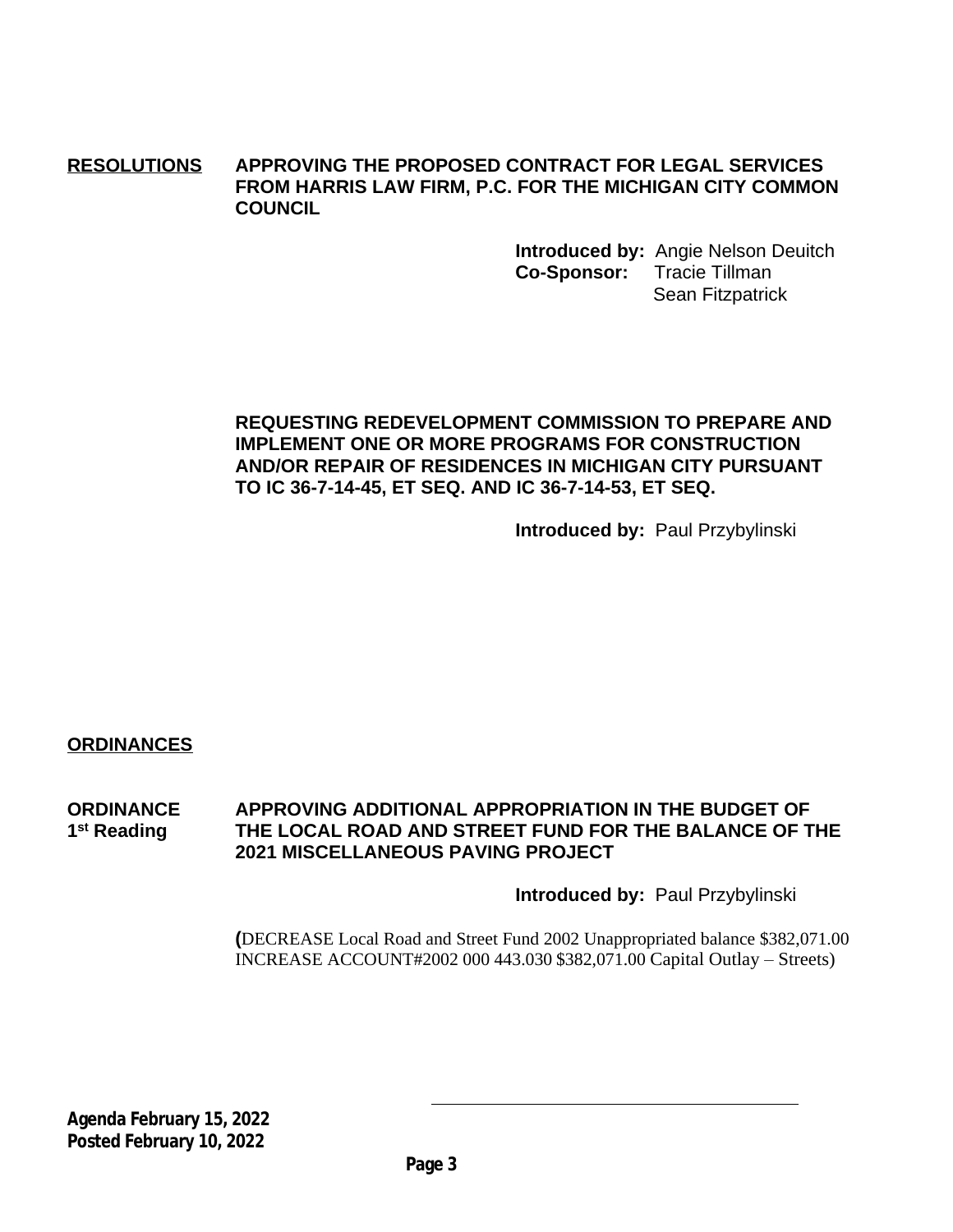**ORDINANCE AMENDING SECTION 2-462 OF THE MICHIGAN CITY MUNICIPAL** 1<sup>st</sup> Reading **CODE REGARDING MEMBERSHIP ON THE YOUTH LEADERSHIP COMMISSION**

> **Introduced by:** Angie Nelson Deuitch Sean Fitzpatrick

#### **ORDINANCE CREATING SEC. 2-327 IN THE MICHIGAN CITY MUNICIPAL CODE** 2<sup>nd</sup> Reading **nd Reading TO BE KNOWN AS THE "POLICY AND PROCEDURE FOR DECLARING BAD DEBT UNCOLLECTIBLE"**

**Introduced by:** Angie Nelson Deuitch **Co-Sponsor:** Bryant Dabney Don Przybylinski

#### **ORDINANCE CREATING SEC. 2-326 IN THE MICHIGAN CITY MUNICIPAL CODE TO** 2<sup>nd</sup> Reading **nd Reading BE KNOWN AS THE "CAPITAL ASSET POLICY"**

 **Introduced by:** Angie Nelson Deuitch  **Co-Sponsor:** Bryant Dabney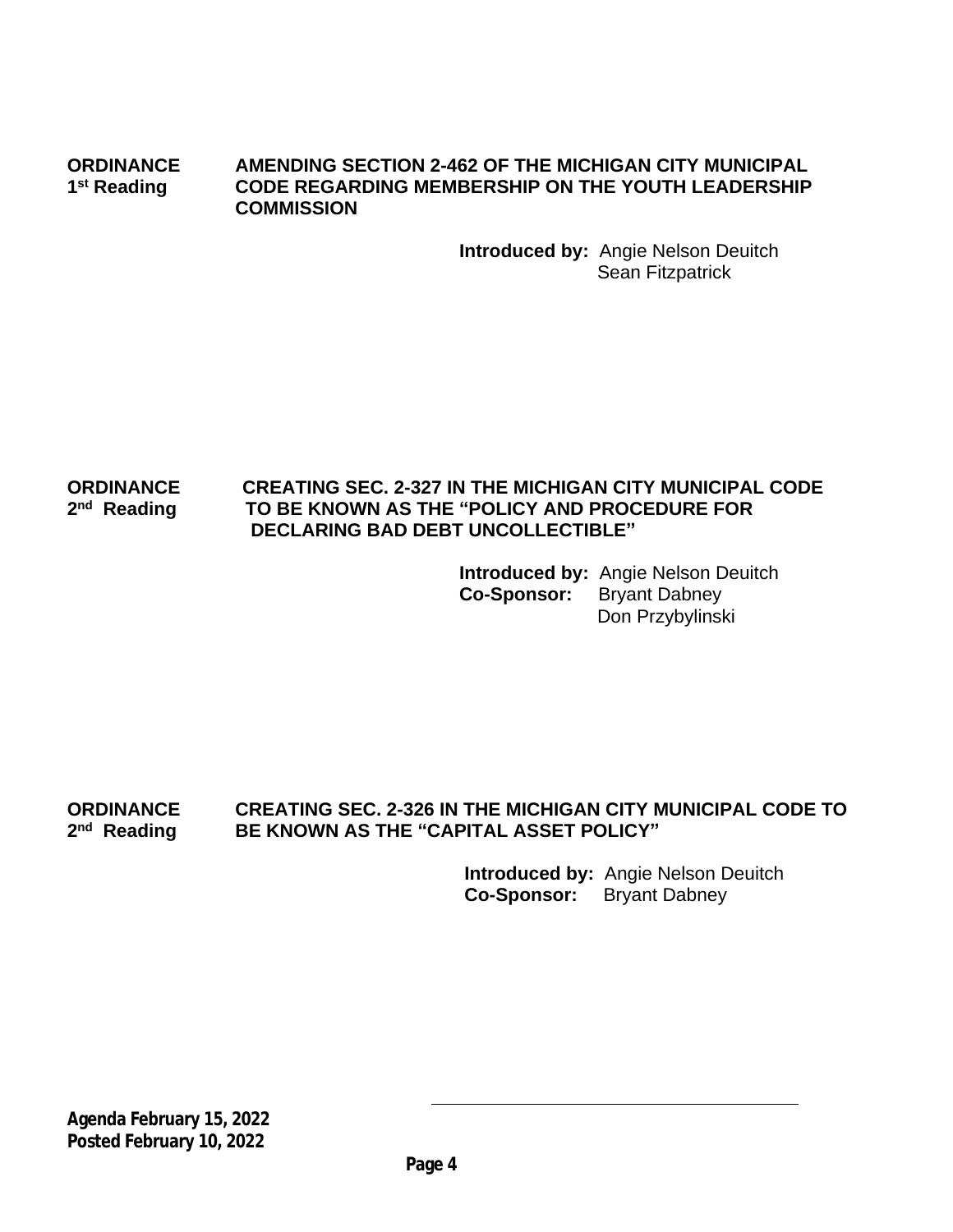#### **ORDINANCE APPROVING ADDITIONAL APPROPRIATION IN THE BUDGET OF 2nd Reading THE PARK CONCESSION FUND FOR THE ZOO BIG CAT EXHIBIT EXPANSION PROJECT**

**Introduced by:** Dalia Zygas **Co-Sponsor:** Bryant Dabney Don Przybylinski Angie Nelson Deuitch

(DECREASE Park Concession Fund 2053 Unappropriated balance \$182,000.00 INCREASE ACCOUNT#2053 000 444.050 \$182,000.00 Capital Outlay – Improvements Other than Buildings)

*Herald Dispatch* **February 2, 2022**

**Formal Public Hearing will be held February 15, 2022**

#### **ORDINANCE APPROVING ADDITIONAL APPROPRIATION IN THE BUDGET OF** 2<sup>nd</sup> Reading **THE PARK OPERATING FUND FOR AN ADDITIONAL FULL-TIME ZOOKEEPER**

 **Introduced by:** Dalia Zygs  **Co-Sponsor:** Bryant Dabney Angie Nelson Deuitch Michael Mack

**(**DECREASE Park Operating Fund 2056 Unappropriated balance \$73,682.00 INCREASE ACCOUNT#2056 504 411.013 \$44,055.00 Salaries & Wages-Regular Salary and Wages INCREASE ACCOUNT#2056 504 413.001 \$3,371.00 Employee Benefits-Employer Share FICA INCREASE ACCOUNT#2056 504 413.003 \$6,256.00 Employee Benefits-Employer Share INPRS INCREASE ACCOUNT#2056 504 413.005 \$18,000.00 Employee Benefits-Employer Share Health Insurance INCREASE ACCOUNT#2056 504 434.010 \$2,000.00 Insurance-Workers Compensation)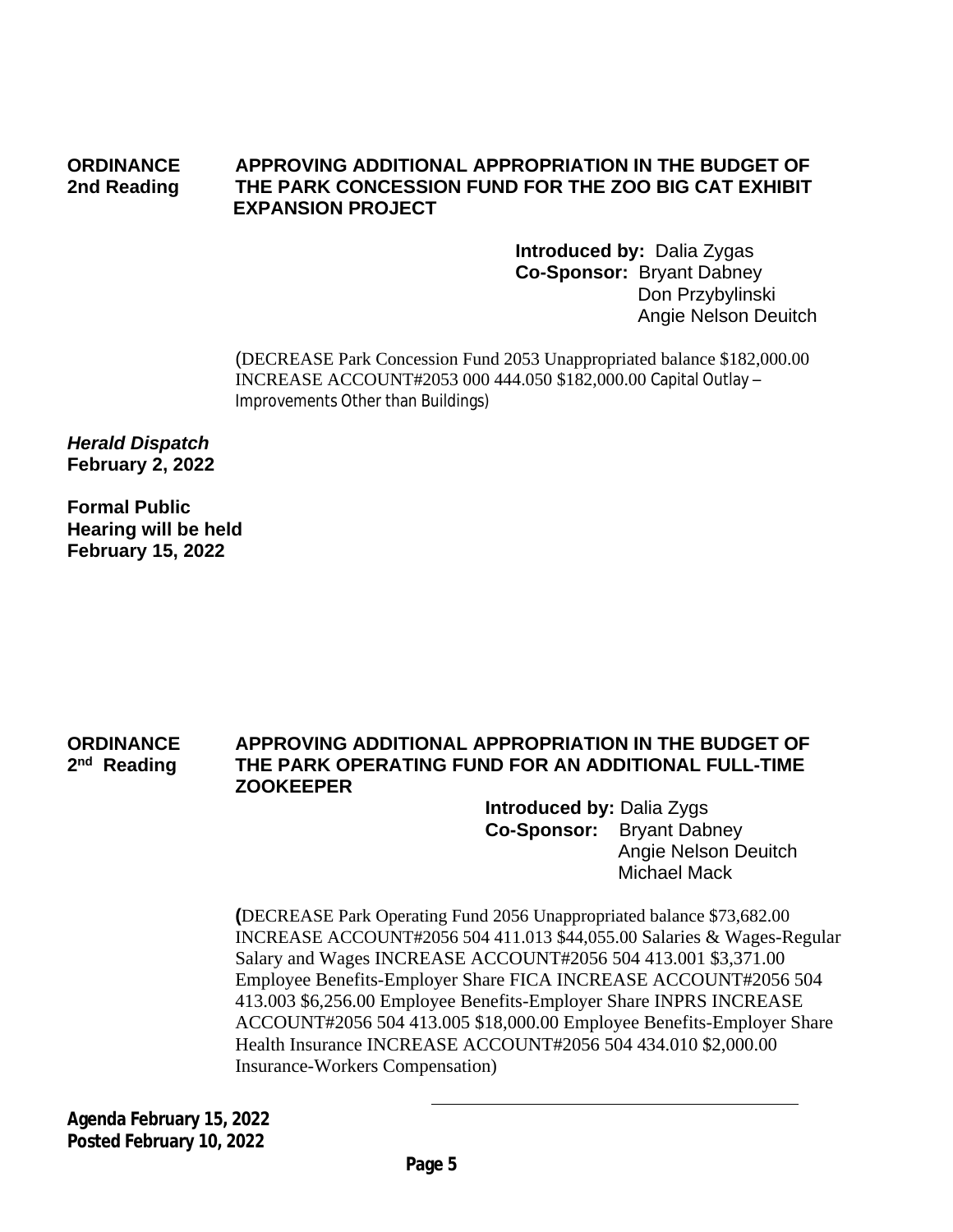*Herald Dispatch* **February 2, 2022**

**Formal Public Hearing will be held February 15, 2022**

## **NEW BUSINESS**

**FYI:** Mayor Parry is requesting the advice and consent of the Michigan City Common Council regarding the re-appointment of Ms. Meolody Haynes as a member of the Michigan City Human Rights Commission (term begins immediately and expires 2-2-26)

**FYI:** Mayor Parry is requesting the advice and consent of the Michigan City Common Council regarding the appointment of Ms. Mary Nell Murphy as a member of the Michigan City Tree Board (term begins immediately and expires 12-04-2023)

**FYI:** The Common Council has one (1) appointment to the Michigan City Enrichment Corporation (term expires March 31, 2022) Incumbent: Connie Anderson

**Agenda February 15, 2022 Posted February 10, 2022**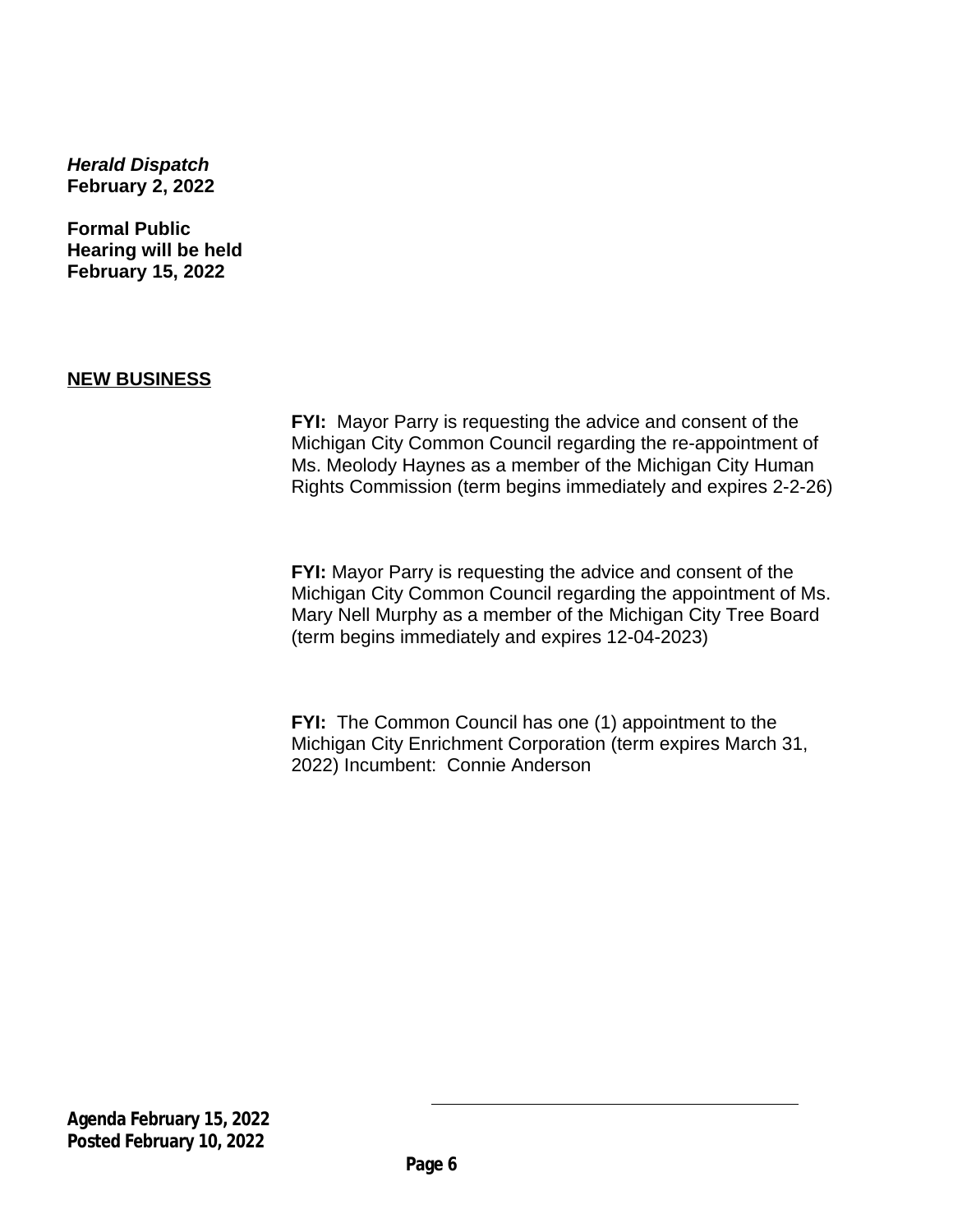## **UNFINISHED BUSINESS**

**FYI:** The Common Council has one (1) appointment to the Tree Board (term expires March 15, 2022) Incumbent: Laura Henderson NOTE: Appointment is made by the Neighborhood Association

**NOMINATION:** The Common Council has one (1) appointment to the Michigan City Fire Merit Commission due to Mr. Ricky Jackson resigning (term expires 12-31-2022)

**NOMINATIONS:**The Council has the following appointments to the Commission of the Social Status of African-American Males: (term expires 2/15/22) **Incumbents:**

Ms. Albertine Allen – Minority Health Partners of LaPorte County (resigned) Dr. Wendall McCollum- MCAS Ms. LaTonya Troutman - NAACP (resigned)

**COMMENTS FROM THE PUBLIC**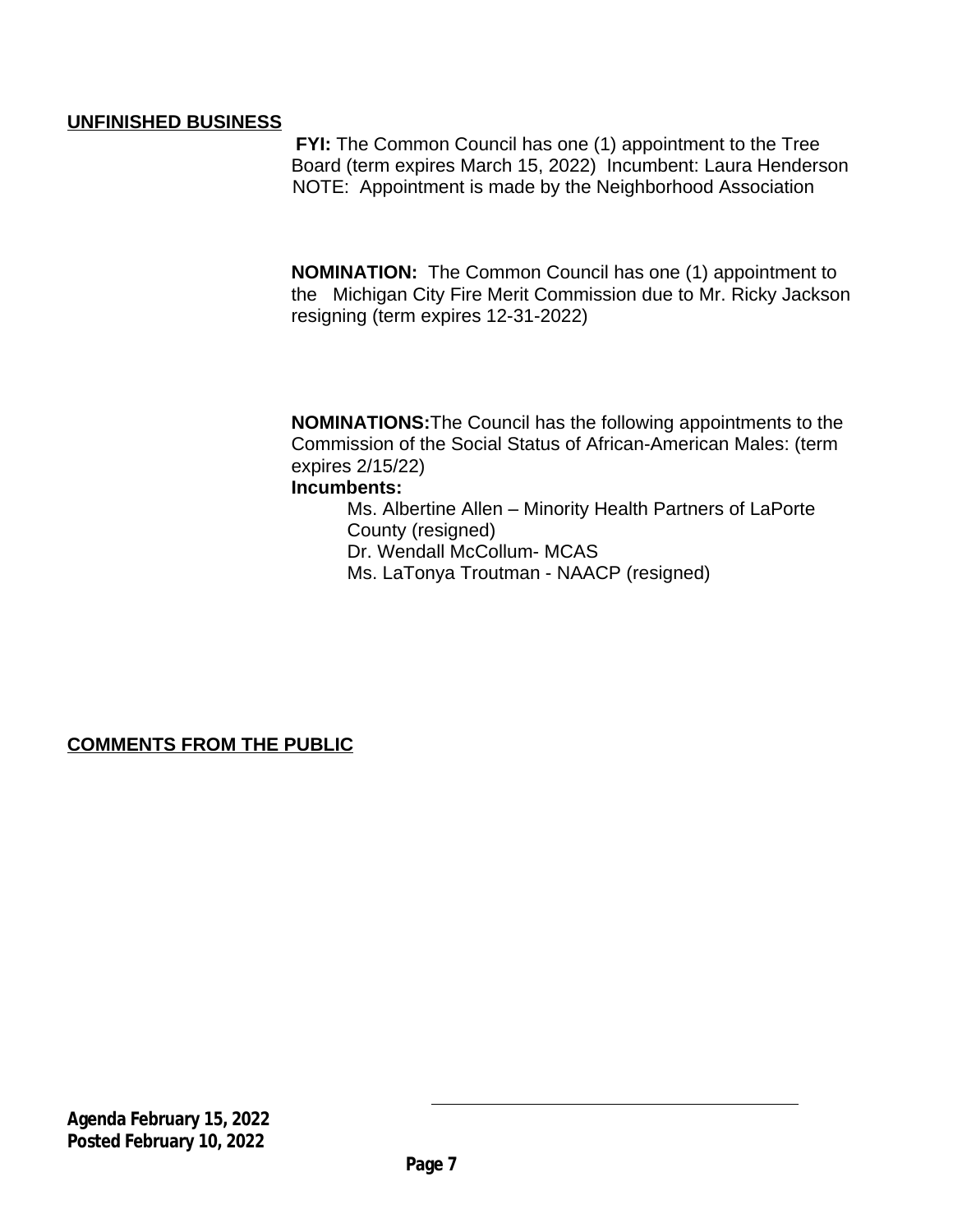# **COMMENTS FROM THE MAYOR**

**COMMENTS FROM THE COUNCIL**

# **ADJOURNMENT**

Hi there,

**Gale A. Neulieb, City Clerk** 

**\_\_\_\_\_\_\_\_\_\_\_\_\_\_\_\_\_\_\_\_\_\_\_\_\_\_\_\_\_\_\_\_\_**

You are invited to a Zoom webinar.

When: February 15, 2022 06:30 PM Central Time (US and Canada)

Please click the link below to join the webinar:

<https://us02web.zoom.us/j/87842916842?pwd=RElCUU5LVWdKZURrZUNoM1dyV2Z1QT09>

Passcode: 268062

**Agenda February 15, 2022 Posted February 10, 2022**